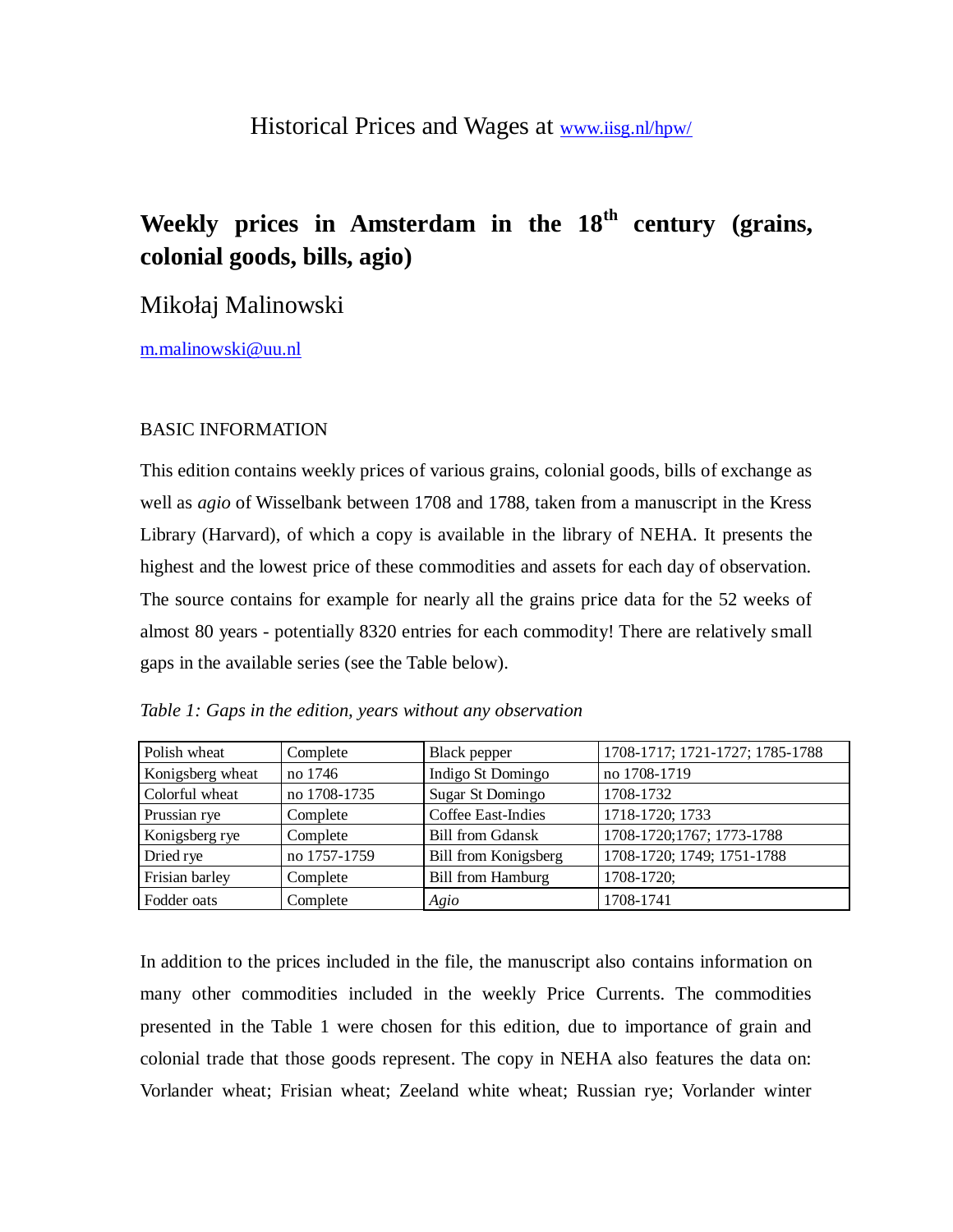barley; Summer barley; Zeeland winter barley; Outs for brewing; Amersfoort buckwheat; Flanders buckwheat; Horse bean; Zeeland coleseed; Vorlander coleseed; Freeland coleseed; Flemish flax; Riga linseed; Konigsberg flax; Russian flax, Hemp, Konigsberg hemp; Konigsberg cleaned hemp; Riga cleaned hemp; Riga raw hemp; Petersburg cleaned hemp; Petersburg raw hemp; Driland flex; Memel flex; Reap Oil; Whale oil; Linseed oil; Hemp oil; Dutch wax; Eastern wax; Bordeaux honey; Nantes honey; Hamburg honey; Dutch honey; Syrup; Starch; Portuguese salt; Gin; Smyrna cotton; Cyprus cotton; St. Thomas cotton; Mexico cochinita; Surinam Sugar and Martinique sugar; bills of exchange from Paris, Lisbon, London.

This new source can make possible a new generation of studies into the history of prices in the Netherlands. In comparison with the *Inquiry into the history of prices in Holland* by Nicolaas Posthumus, the main edition of prices for this area, the source introduces much more high-quality data. First of all, Posthumus seminal work edition provides information about monthly prices only. This new source presents weekly prices (four times more observations), which is crucial for detailed quantitative analysis of, for example, seasonality. In addition, the information on the highest and the lowest price of the day introduces new ways to study volatility of prices. Moreover, a remarkable feature of this edition is a consist information about precise date of the observation. This allows us to move studies about the spread of information to a next level, for example by comparing these data with the observations in the Sound Toll registers to see how fast the Amsterdam market reacted to changes in the volume of trade or changes in supply. Finally, the data gathered by Posthumus for the  $18<sup>th</sup>$  century show many gaps; this new source completes his edition.

#### HISTORY OF THE SOURCE

The precise provenance of the source is not entirely clear. It is clear that the manuscript is based on transcribed Price Currents, as the dates of the observations and the prices exactly match facsimiles of the price currents printed in the *Inquiry into the history of prices in Holland* by Nicolaas Posthumus. When the two sources – the known price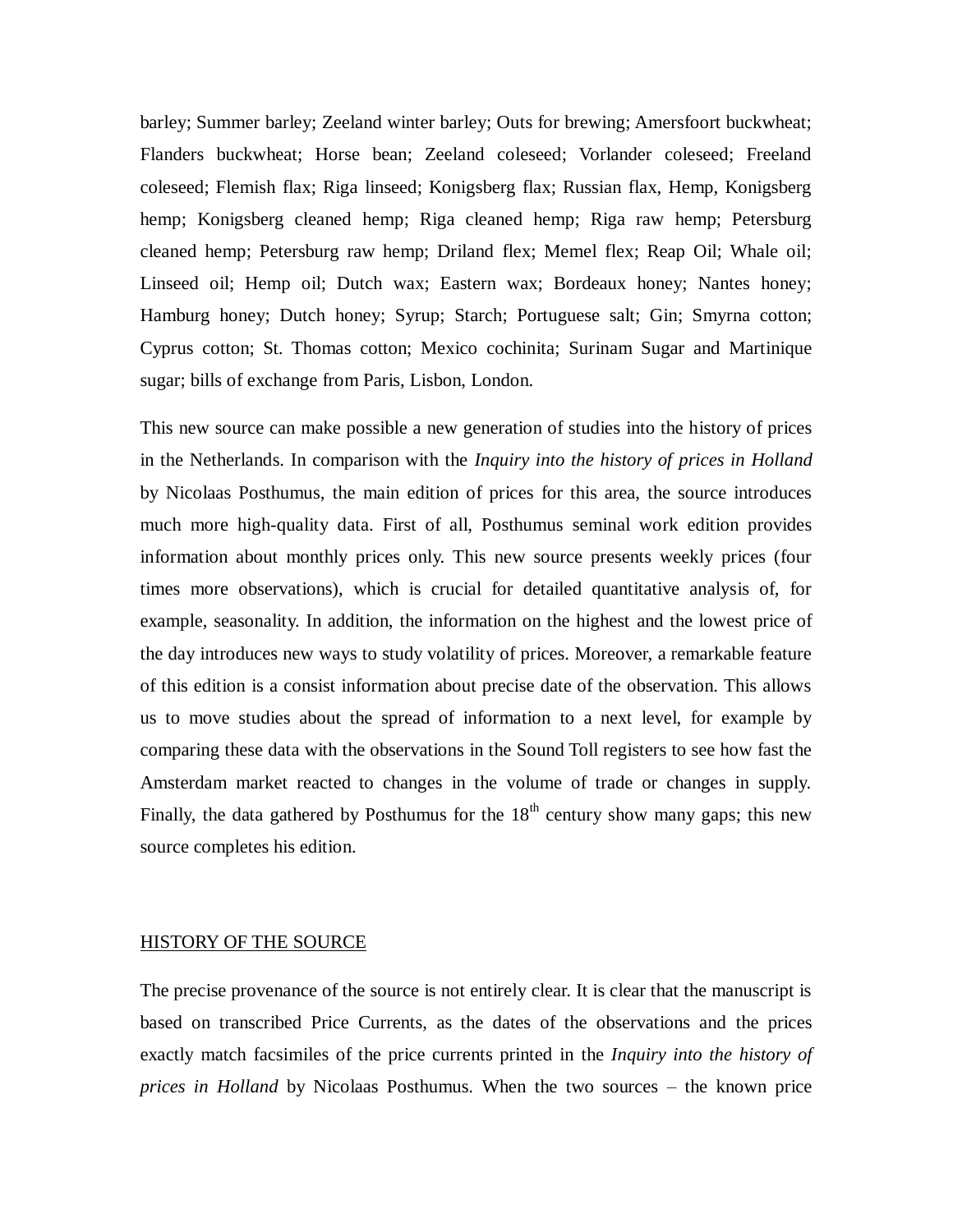currents from Posthumus' work and the information from the manuscript in the Kress Library – overlap, the information is identical. The controversy is about who gathered this information, why and when. It is possible that a Dutch (trading?) company was constantly collecting prices in order to be aware of the situation on the market. Such initiatives are also known to for other countries and cities, for example for Gdańsk.<sup>1</sup>The fact that the handwritings of the authors of the original manuscript were changing over time, rules out a possibility of only one author; the period under consideration (80 years) also makes it less likely that is was one individual who put together the whole manuscript. Another option is that the manuscript was put together not for commercial but for scholarly reasons, perhaps in the early  $19<sup>th</sup>$  century, as the volumes are highly uniform. This would suggest that a person responsible for this initiative would be an economist, perhaps Jan Ackersdijck, a professor in statistics in Liége from 1825 to 1830 and in Utrecht from 1831 until 1861.<sup>2</sup>

In the year 2009 Herman Van der Wee donated to NEHA a copy of a source which he, with the help of an assistant, transcribed from the original manuscript in the late 1960s. The original was then, and still is, in the possession of Kress Library in Boston under the HOLLIS inventory number 001644280. The source was, according to our knowledge, bought by the library in 1966 from Amsterdam antiquarian Menno Hertzberg. The correspondence of the Kress Library suggested that the material came from the collection of Posthumus. Probably the material was previously bought from Posthumus widow after his death in 1960. However the source was not used by Posthumus in his edition of history of prices in Holland, published in 1946 (but he had stopped working on the book already in 1940). The reason for omitting such a vast set of information must have been he obtained the source after publishing his edition. There is a possibility that the source was part of Jan Ackersdijck notes purchased by NEHA in 1955, at a time when Posthumus was too old to continue his grand work.

 $\overline{a}$ 

<sup>1</sup> C.Biernat, Statystyka obrotu towarowego Gdańska w latach 1651-1815 Warszawa 1962.

<sup>2</sup> On the Waterfront, IISG newsletter, no.21, 2010.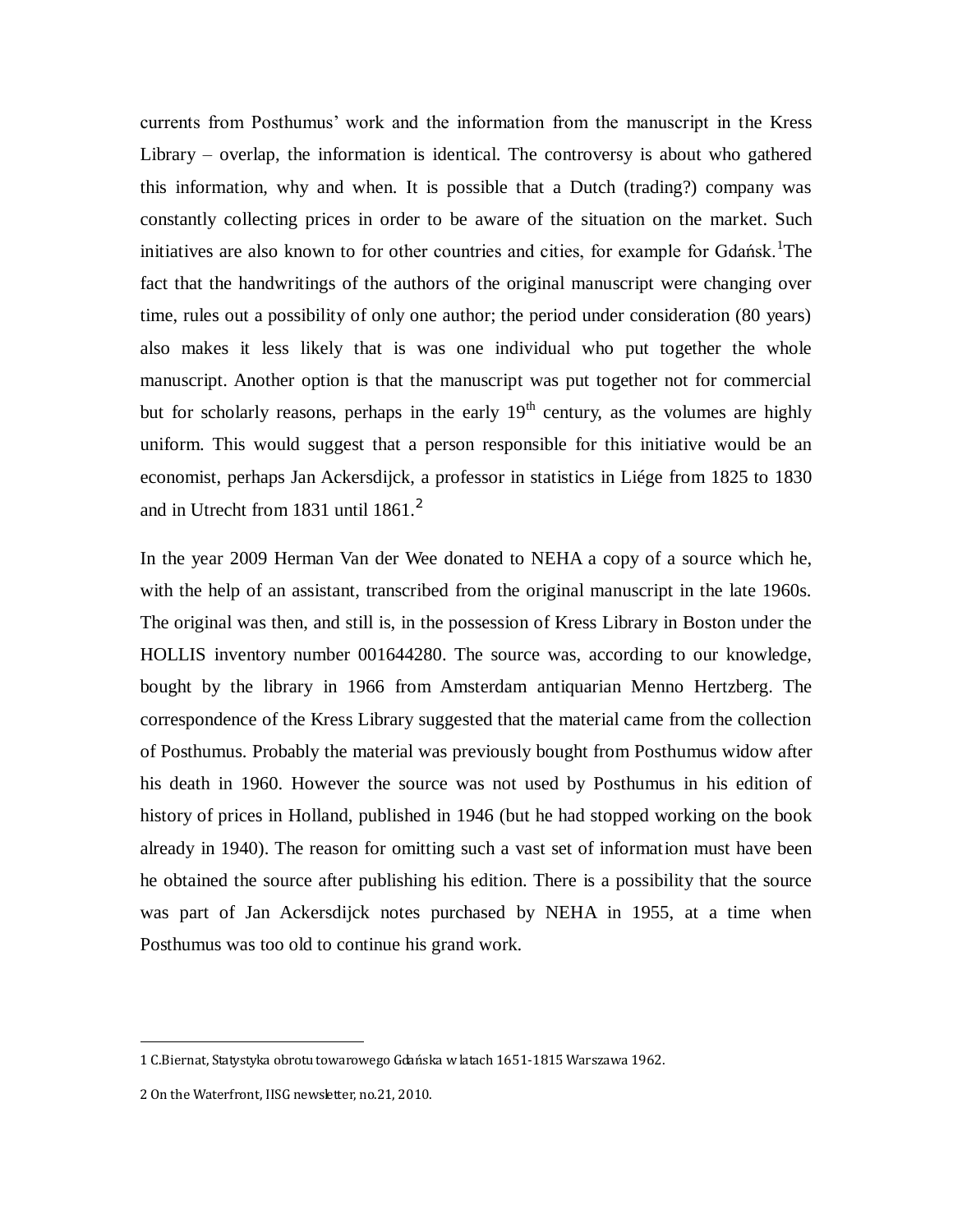### PRICE CURRENTS

The Price Currents, the primary source on the Dutch price history, were weekly journals of prices of various commodities and bills of exchange traded on Amsterdam Exchange. The first known issue was published in  $1585$ .<sup>3</sup> At the beginning there were 205 articles presented without any special order. Throughout its history the commodities listed in the Price-Current not only grew in number, but started to be organized in several categories. In 1810 the list consisted of over  $600 \text{ goods!}^4$ 

The journal was issued by the Brokers Guild (*Makelaarsgilde*) which was in charge of the Amsterdam Exchange. In 1613 the Amsterdam city government issued regulations governing publication of the guilds newspaper. At the beginning there were five editors in charge of every issue. That number was being reduced steadily, and from 1717 on there was only one person left in charge of this task.<sup>5</sup>

At the day of the issuing of a Price Current (before 1717 on Saturdays, after that date on Mondays, later on twice a week), before the end of the session brokers on each walk gave to the Price-Currentier a signed list of prices at commodities that had been traded during that session. The lists were then edited, printed and distributed. <sup>6</sup> The position of the Amsterdam Price Current was so strong that no other newspaper of this type was issued in the Northern Netherlands outside Amsterdam. Thus the journal represented prices in the whole country. As Amsterdam was the entrepot of European trade, commodity Price-Current was available on sale in major business centers even outside the country.<sup>7</sup>

 $\overline{a}$ 

<sup>3</sup> J.J.MacCusker, The beginnings of commercial and financial journalism: the commodity price currents, exchange rate currents, and money currents of early modern Europe, Amsterdam 1991, p. 44.

<sup>4</sup> N.Posthumus, Inquiry into the history of prices in Holland, vol. 1, Leiden 1946.

<sup>5</sup> J.J.MacCusker, op. cit.,1991, p. 44.

<sup>6</sup> Ibidem, p. 47.

<sup>7</sup> Ibidem, p. 44.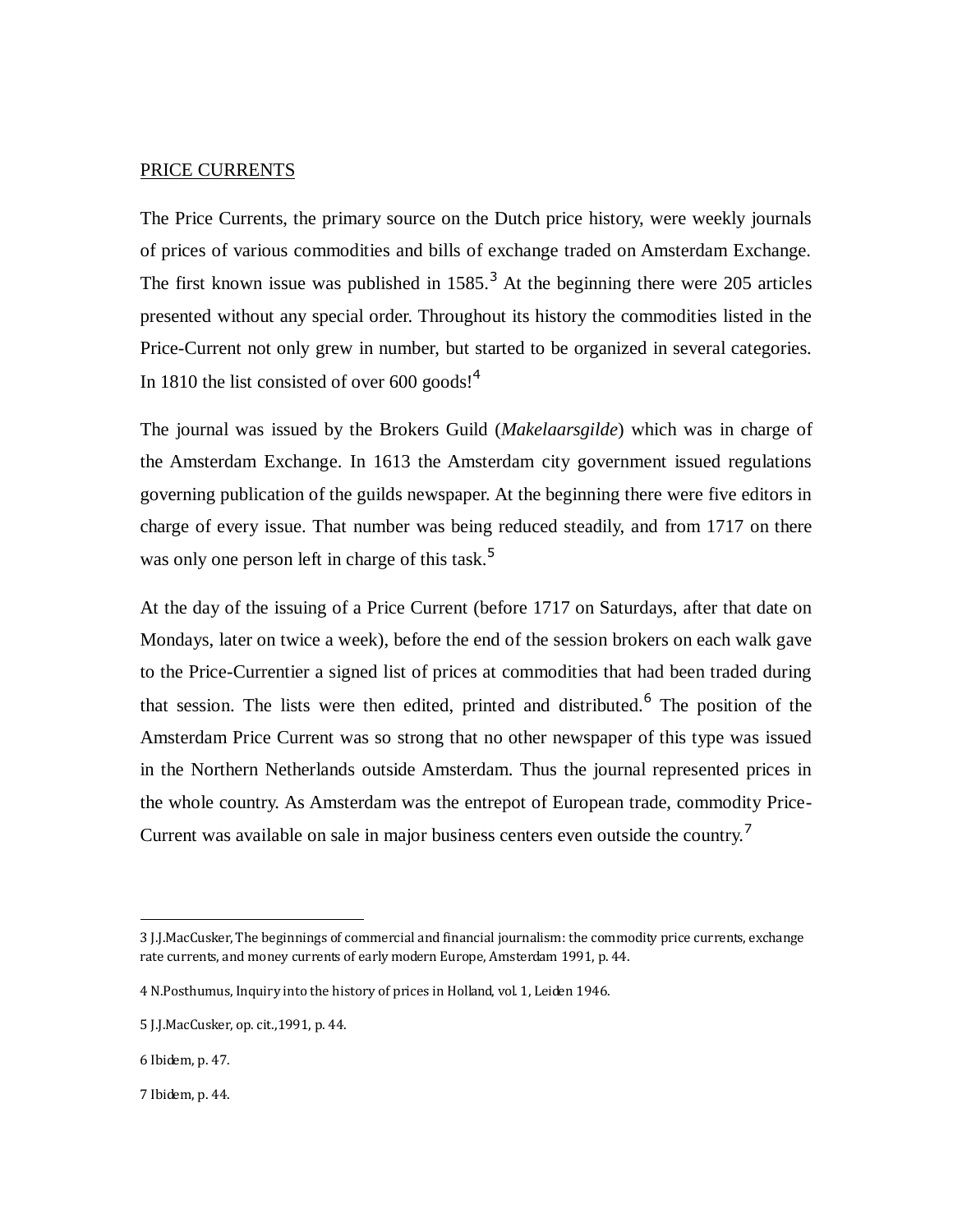### EDITOR'S NOTES

To ease statistical operations the prices were adjusted to resemble 52 week cycle of the year, therefore we included missing weeks (a gap left) but did not include the (rarely occurring)  $53<sup>th</sup>$  value in a year. In the paper copy of the source there are occasionally three or even four different values indicated for each week. In the digital edition we included only the lowest and the highest values. In addition to that, different commodities were noted in different units (*Golden Guilders, Stuivers* or *Grooten*); to allow for comparison all prices were converted from their original values into guilders of account, consistent with the way in which Posthumus presented his prices in study (see Table 2). In order to solve the problem of comparing prices between countries, they are often converted into "universal" value represented by silver. The conversion is very easy in this case; on September 25<sup>th</sup> 1681 an edict of the States of Holland fixed the *guilder* as 200 "*azen*" i.e. 9,61 grams of pure silver. Furthermore an edict of the States General of December  $17<sup>th</sup>1694$  extended this to the whole republic.<sup>8</sup> This state of affairs remained unchanged throughout the whole of the  $18<sup>th</sup>$  century and even beyond. It was also included in the new coinage-law of  $1816$ .<sup>9</sup>

| Name of Commodity         | <b>Original Currency</b> | Converter |
|---------------------------|--------------------------|-----------|
| Polish wheat              | Golden Guilders          | 1,4       |
| Konigsbergen wheat        | Golden Guilders          | 1,4       |
| Polish colorful/red wheat | Golden Guilders          | 1,4       |
| Prussian rye              | Golden Guilders          | 1,4       |

*Table 2: Converters transforming currencies from the source into Guilders of account.*

9 Ibidem.

 $\overline{a}$ 

<sup>8</sup> N.Posthumus, op. cit, p. LV.